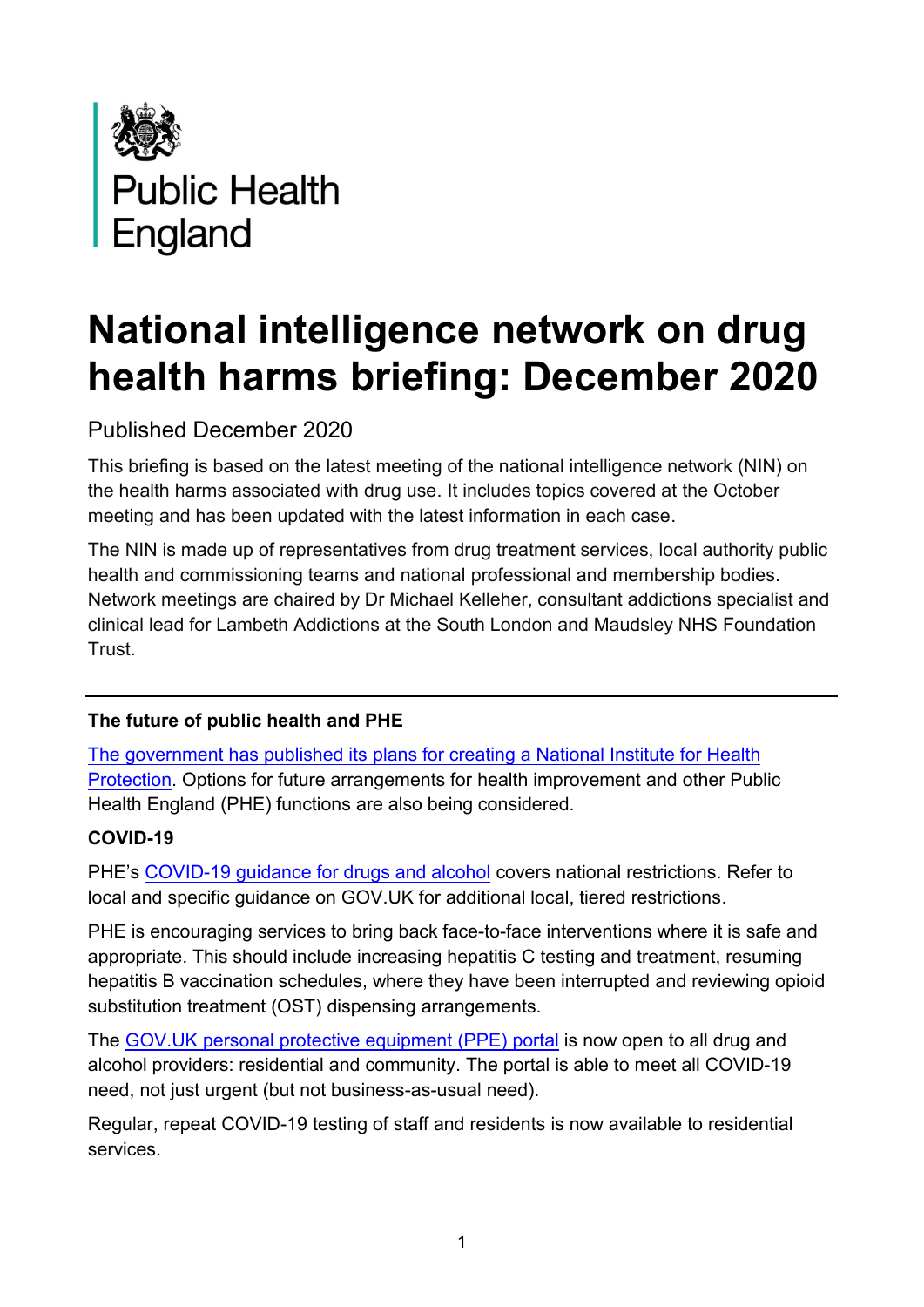## **Dame Carol Black independent review of drugs**

A second stage report of [Dame Carol Black's independent review of drugs](https://www.gov.uk/government/collections/independent-review-of-drugs-by-professor-dame-carol-black) will make recommendations to the government about what drug treatment and recovery commissioning and accountability mechanisms should be put in place. There will also be recommendations on prevention and treatment services for young people.

## **Project ADDER**

Project ADDER is a cross-government project led by the Home Office which will test a whole-system approach to tackling drug use in parts of the UK with high levels of drugrelated deaths. The project will involve coordinated law enforcement, diversionary and enhanced treatment and recovery provision. This will be complemented by National Crime Agency activity to tackle middle market drugs and firearms supply.

PHE has been working closely with other government departments and the local authority areas involved to produce evidence-based packages of outreach, diversionary, harm reduction, treatment and recovery interventions tailored to local need. These include assertive outreach and engagement teams and widening naloxone provision, including distribution by peers and police.

#### **Opioid substitution treatment good practice programme**

PHE's [OST good practice programme,](https://www.gov.uk/government/news/phe-launches-opioid-treatment-quality-improvement-programme) which aims to support improvements in the quality of OST in England, will publish some resources in the coming months. These will include:

- a report outlining the key issues impacting on the quality of OST in England
- an OST service self-assessment tool
- an OST quide for drug treatment and recovery workers
- OST-focused e-learning for drug treatment and recovery workers

The e-learning, which includes films following 2 characters who are on OST, aims to support frontline drug treatment and recovery workers to have more evidence-based conversations about OST. This will help make sure service users get the information, advice and support they need to get the most out of OST.

#### **Alerts activity**

In July PHE issued a national alert [about illicit benzodiazepines](https://www.cas.mhra.gov.uk/ViewandAcknowledgment/ViewAlert.aspx?AlertID=103075) that are being sold and packaged as legitimate products. Overdoses, hospitalisations and deaths caused by these drugs have continued over recent months and PHE is monitoring, assessing and responding.

Most recently pills in the South West of England marked 'DAN 5260' have been found to contain clonazolam and tablets marked 'C/DC' have been found to contain flubromazolam (both potent benzodiazepine analogues). 'DAN 5260' pills were also implicated in a recent death. Toxicology on 4 deaths across one area, again in the South West, showed phenazepam (a powerful benzodiazepine) was present, along with other substances.

Recent deaths among students in Newcastle and nearby Washington have highlighted the risks that students face [during the COVID-19 pandemic.](https://www.talktofrank.com/news/students-and-coronavirus)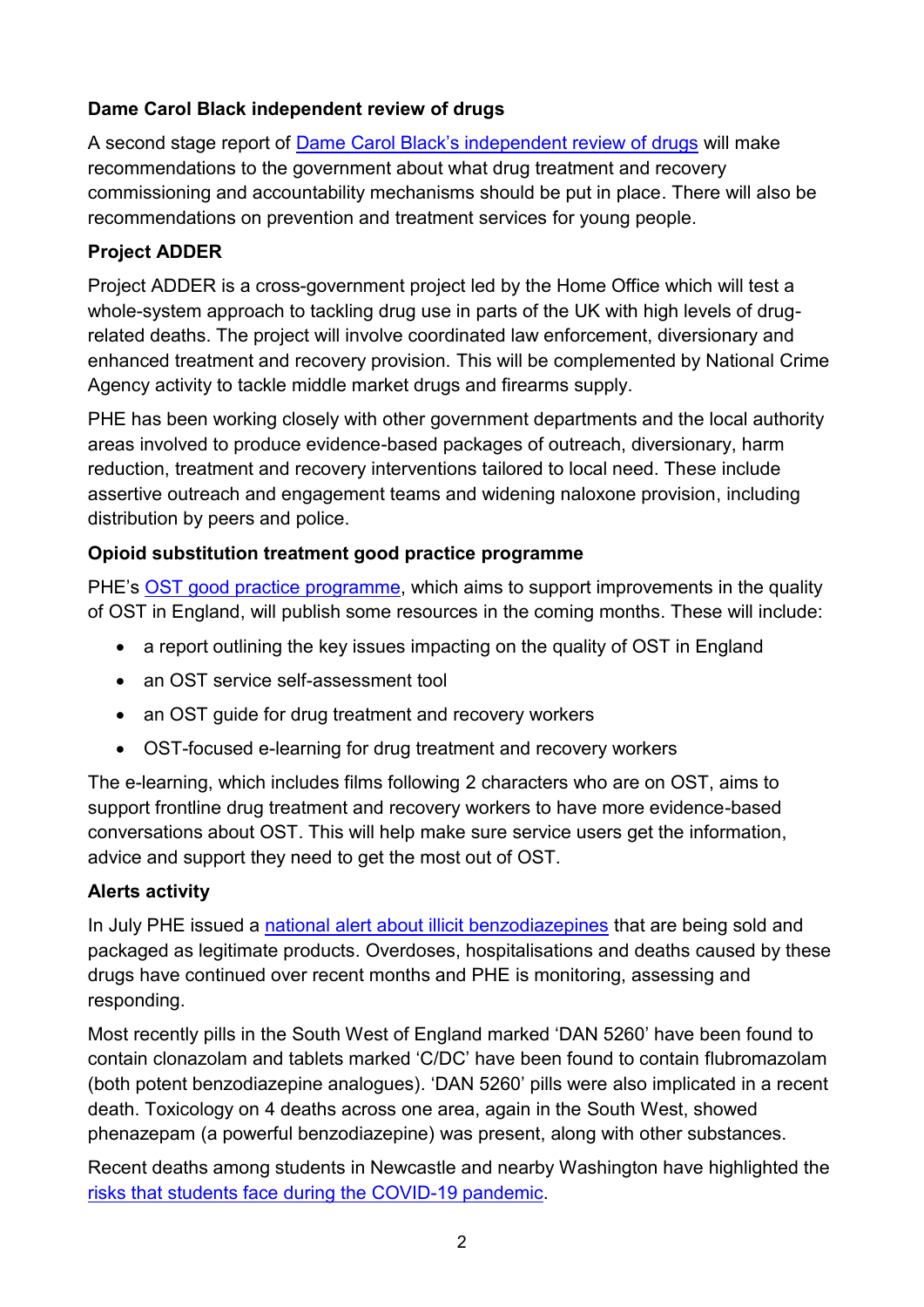'Nerds Rope' sweets containing THC are being sold online and in shops (in Yorkshire and the Humber and the North West) and have been linked to hospitalisations in London. It is not clear whether these products have been imported from the USA, where they are widely available, or produced in England, perhaps with varying amounts of THC or other drugs.

As well as routine drug surveillance activity, PHE has been working with organisations like the [Welsh Emerging Drugs & Identification of Novel Substances Project](https://www.wedinos.org/) (WEDINOS) and the charity [Release](https://www.release.org.uk/) to monitor changes in the drug market and drug use during lockdown. You can share intelligence on drug markets and harms with [drug.alerts@phe.gov.uk](mailto:drug.alerts@phe.gov.uk).

#### **European Drug Report (Alberto Oteo, UK Focal Point)**

Launched in September, the 2020 [European Drug Report](https://www.emcdda.europa.eu/edr2020_en) shows increases in cocaine use across Europe. The report also highlights large seizures across the continent which suggest there has been increased heroin use.

Overall there is growing complexity in the drug market in Europe. Increased quantities of GHB, ketamine and LSD have been seized recently. Concerns have been raised by some countries about the use of non-controlled or new benzodiazepines, and nitrous oxide.

In 2017 to 2018, hepatitis C virus antibody prevalence in national samples of people who inject drugs ranged from 16% to 86%, with 10 of the 16 countries having national reported rates of more than 50%.

## **Findings from Living Under COVID-19 and Injecting Drugs in Bristol (LUCID-B) (Dr Lindsey Hines, University of Bristol)**

Vulnerable groups are disproportionately affected by the pandemic and the impact of lockdowns and social distancing. The Living Under COVID-19 and Injecting Drugs in Bristol (LUCID-B) research study interviewed 28 people who inject drugs (mostly receiving opioid substitution treatment, and many in emergency housing) about their experiences in Bristol.

Interviewees said that temporary accommodation was isolating and negatively affected their mental health. Stressors included drug use by other residents, and eviction fears. For a few, the isolation did not differ from their pre-pandemic lives.

Participants said they wanted structure, activities, and drug use support. Some people housed in the government scheme had received more support from health services than before the pandemic.

In the initial phase of responding to the pandemic, drug treatment services transferred most patients from supervised consumption to take-home doses of OST medicines. Most people interviewed reacted positively to the change, with some reporting self-adjusting their dose to suit their needs.

Many participants were less comfortable receiving support over the phone or internet, and lack of internet access hindered access for a few.

Participants were happy to discuss access to treatment and other healthcare with drug service outreach staff.